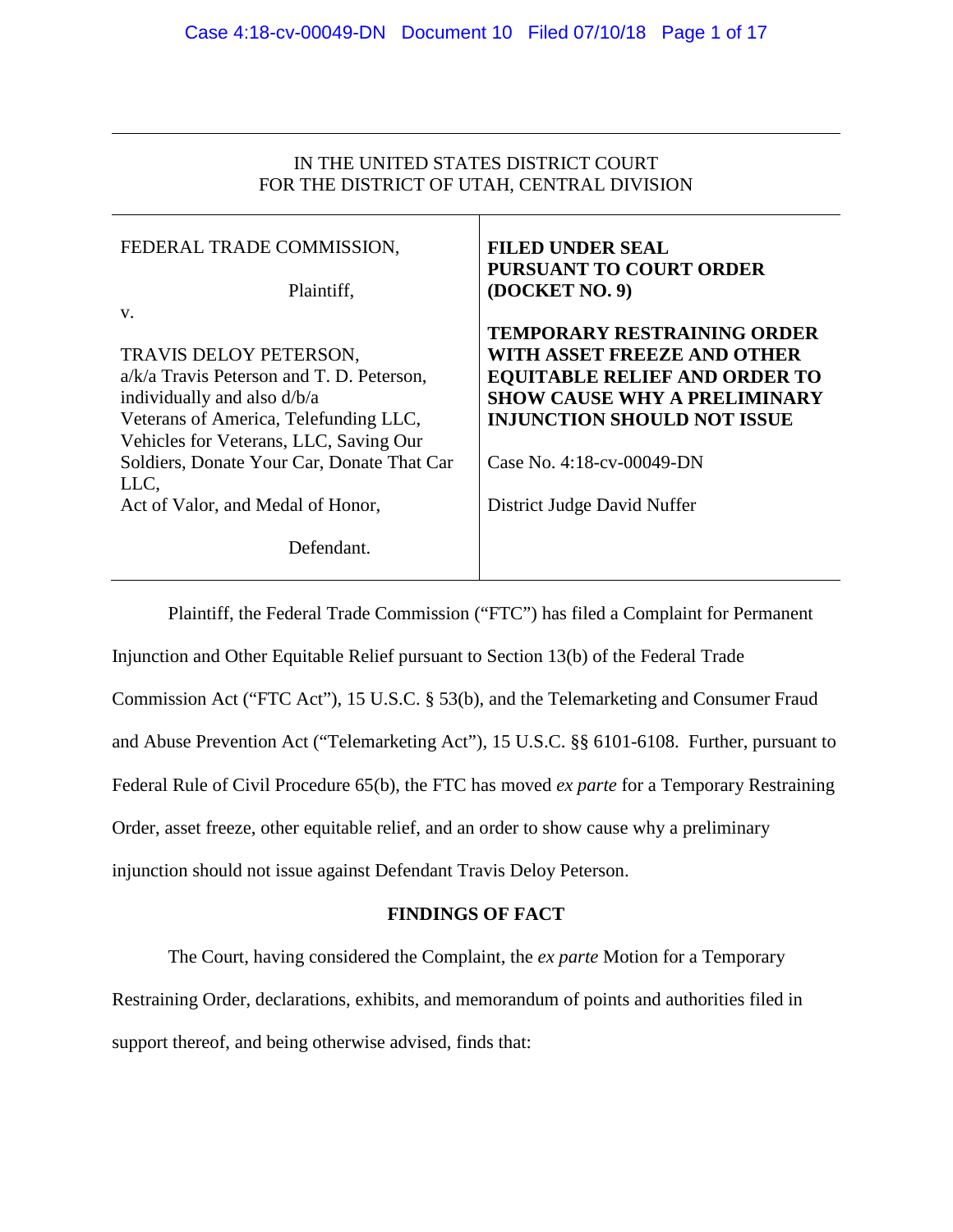#### Case 4:18-cv-00049-DN Document 10 Filed 07/10/18 Page 2 of 17

A. This Court has jurisdiction over the subject matter of this case, and there is good cause to believe that it will have jurisdiction over all parties hereto and that venue in this district is proper;

B. There is good cause to believe that the Defendant used telephone calls delivering a prerecorded message, more commonly known as "robocalls," to solicit charitable donations of vehicles or other valuable property from consumers in this District and throughout the country.

C. There is good cause to believe that the Defendant has engaged in and is likely to engage in acts or practices that violate Section 5(a) of the FTC Act, 15 U.S.C. § 45(a), and Sections 310.3 and 310.4 of the Telemarketing Sales Rule ("TSR"), 16 C.F.R. §§ 310.3(d)(1)-  $(2)$ , 310.4(b)(1)(v), which the FTC adopted pursuant to the Telemarketing Act, and that Plaintiff is therefore likely to prevail on the merits of this action.

D. As demonstrated by consumer declarations, the FTC investigator declaration, public records, financial and business records, and additional evidence filed by the FTC in support of its Motion for Temporary Restraining Order, the FTC has established a likelihood of success in showing that the Defendant has (i) unlawfully initiated or caused to be initiated robocalls to induce charitable contributions and (ii) misrepresented that the entity identified in the Defendant's robocalls is a charity and that donations to the entity are tax deductible.

E. There is good cause to believe that immediate and irreparable harm will result from the Defendant's ongoing violations of the FTC Act and the TSR, unless the Defendant is restrained and enjoined by order of this Court.

F. There is good cause to believe that immediate and irreparable damage to the Court's ability to grant effective final relief for consumers – including monetary restitution, rescission, disgorgement, or refunds – will occur from the sale, transfer, destruction or other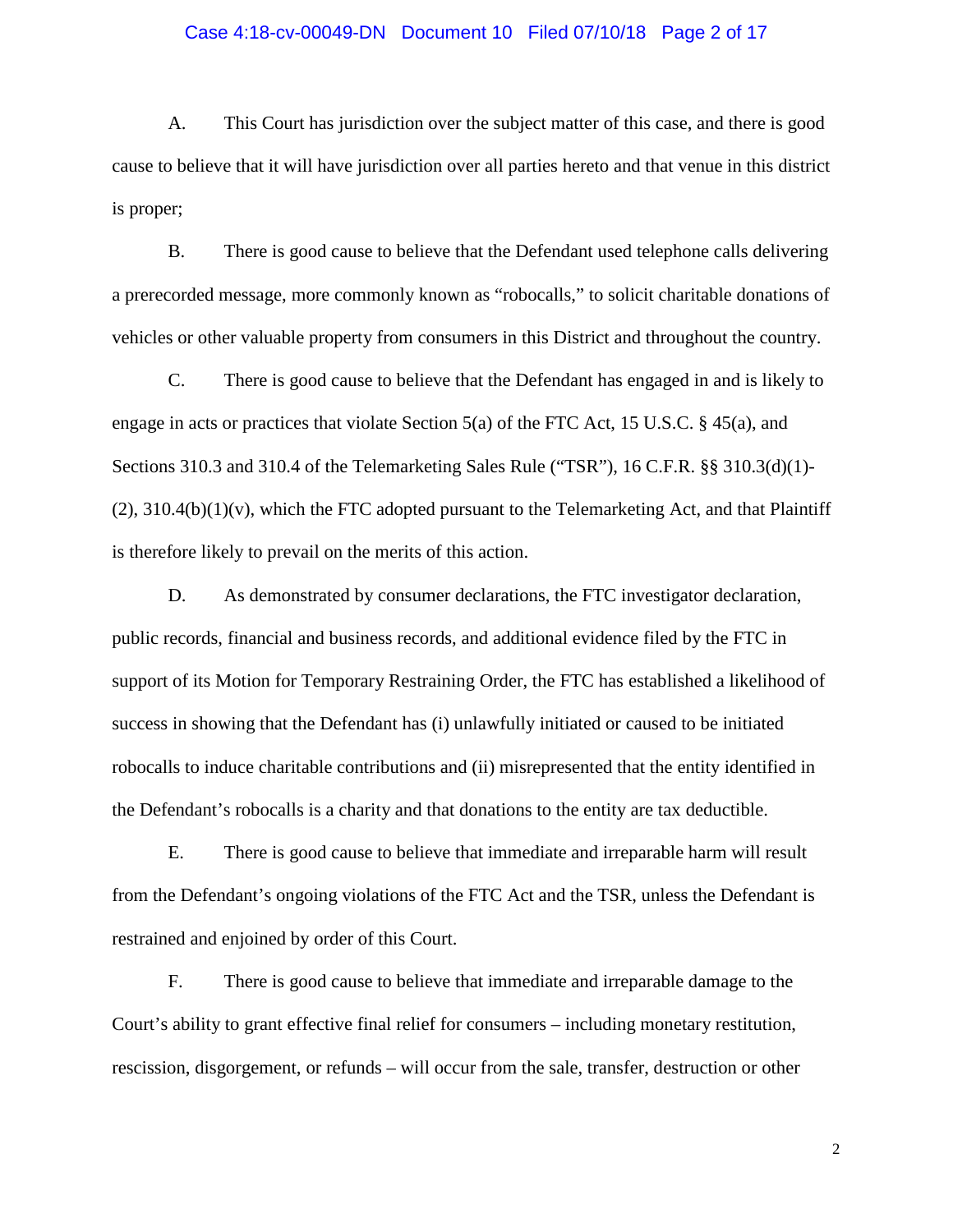#### Case 4:18-cv-00049-DN Document 10 Filed 07/10/18 Page 3 of 17

disposition or concealment by the Defendant of his assets or records, unless the Defendant is immediately restrained and enjoined by order of this Court; and that, in accordance with Fed. R. Civ. P. 65(b), the interests of justice require that this Order be granted without prior notice to the Defendant. Thus, there is good cause for relieving Plaintiff of the duty to provide the Defendant with prior notice of its Motion for a Temporary Restraining Order.

G. Good cause exists for freezing the Defendant's assets, requiring the Defendant to provide financial statements and accounting, and suspending and/or disconnecting the services or accounts used by the Defendant to engage in any activity that is the subject of the Complaint in this matter.

H. Weighing the equities and considering Plaintiff's likelihood of ultimate success on the merits, a temporary restraining order with an asset freeze, financial accounting, and other equitable relief is in the public interest.

I. This Court has authority to issue this Order pursuant to Section 13(b) of the FTC Act, 15 U.S.C. § 53(b), Federal Rule of Civil Procedure 65, and the All Writs Act, 28 U.S.C. § 1651.

J. No security is required of any agency of the United States for issuance of a temporary restraining order. Fed. R. Civ. P. 65(c).

#### **DEFINITIONS**

For the purpose of this Temporary Restraining Order ("Order"), the following definitions shall apply:

A. "**Asset**" means any legal or equitable interest in, right to, or claim to, any property, wherever located and by whomever held.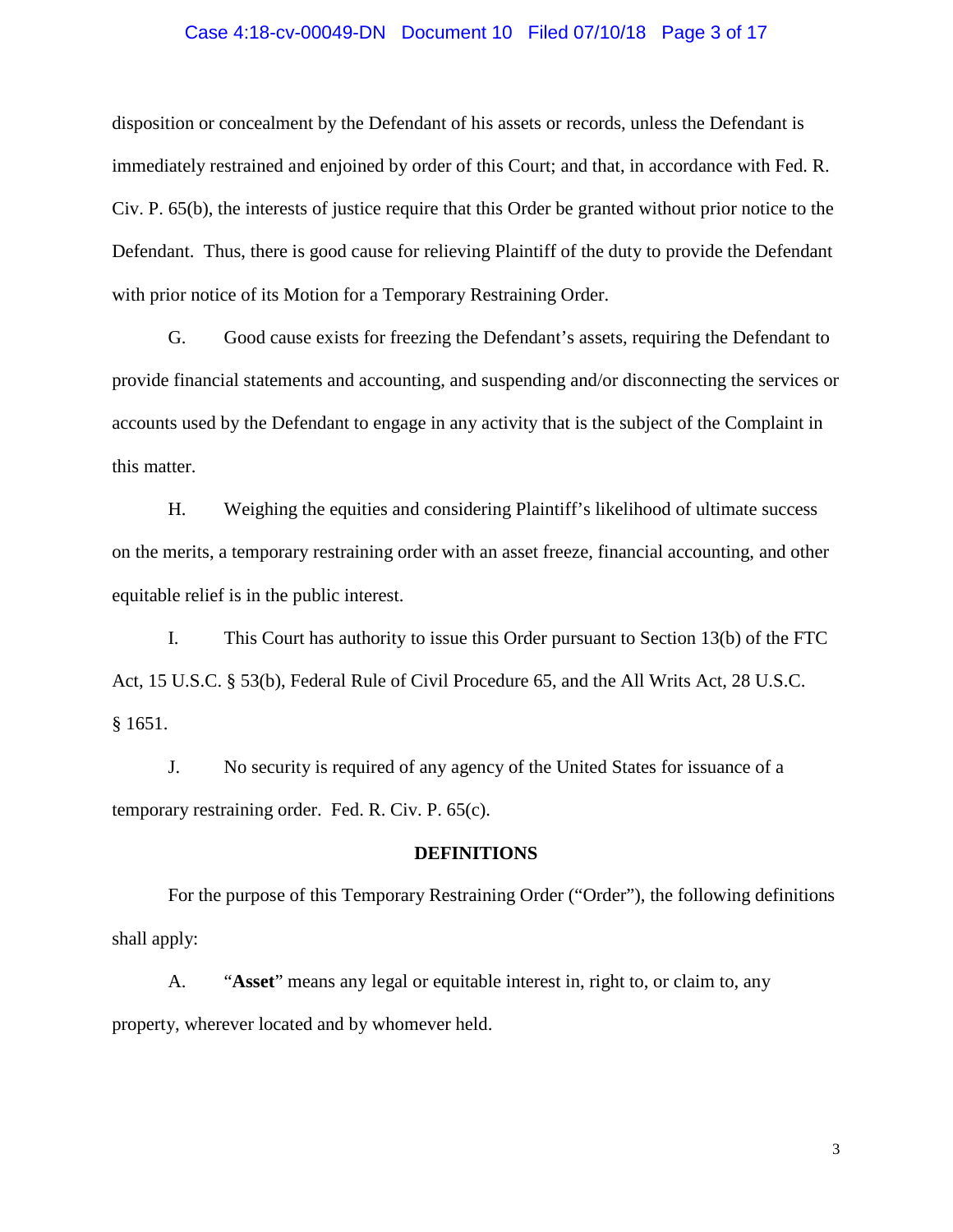#### Case 4:18-cv-00049-DN Document 10 Filed 07/10/18 Page 4 of 17

B. "**Charitable contribution**" means any donation or gift of money or any other thing of value.

C. "**Defendant**" means Travis Deloy Peterson and by whatever names he is known.

D. "**Document**" is synonymous in meaning and equal in scope to the usage of "document" and "electronically stored information" in Federal Rule of Civil Procedure 34(a), Fed. R. Civ. P. 34(a), and includes writings, drawings, graphs, charts, photographs, sound and video recordings, images, Internet sites, web pages, websites, electronic correspondence, including e-mail and instant messages, contracts, accounting data, advertisements, FTP Logs, Server Access Logs, books, written or printed records, handwritten notes, telephone logs, telephone scripts, receipt books, ledgers, personal and business canceled checks and check registers, bank statements, appointment books, computer records, customer or sales databases and any other electronically stored information, including Documents located on remote servers or cloud computing systems, and other data or data compilations from which information can be obtained directly or, if necessary, after translation into a reasonably usable form. A draft or nonidentical copy is a separate document within the meaning of the term.

E. "**Donor**" means any person solicited to make a charitable contribution.

F. "**Electronic Data Host**" means any person or entity in the business of storing, hosting, or otherwise maintaining electronically stored information. This includes, but is not limited to, any entity hosting a website or server, and any entity providing "cloud based" electronic storage.

G. "**Outbound telephone call**" means a telephone call initiated by a telemarketer to induce the purchase of goods or services or to solicit a charitable contribution.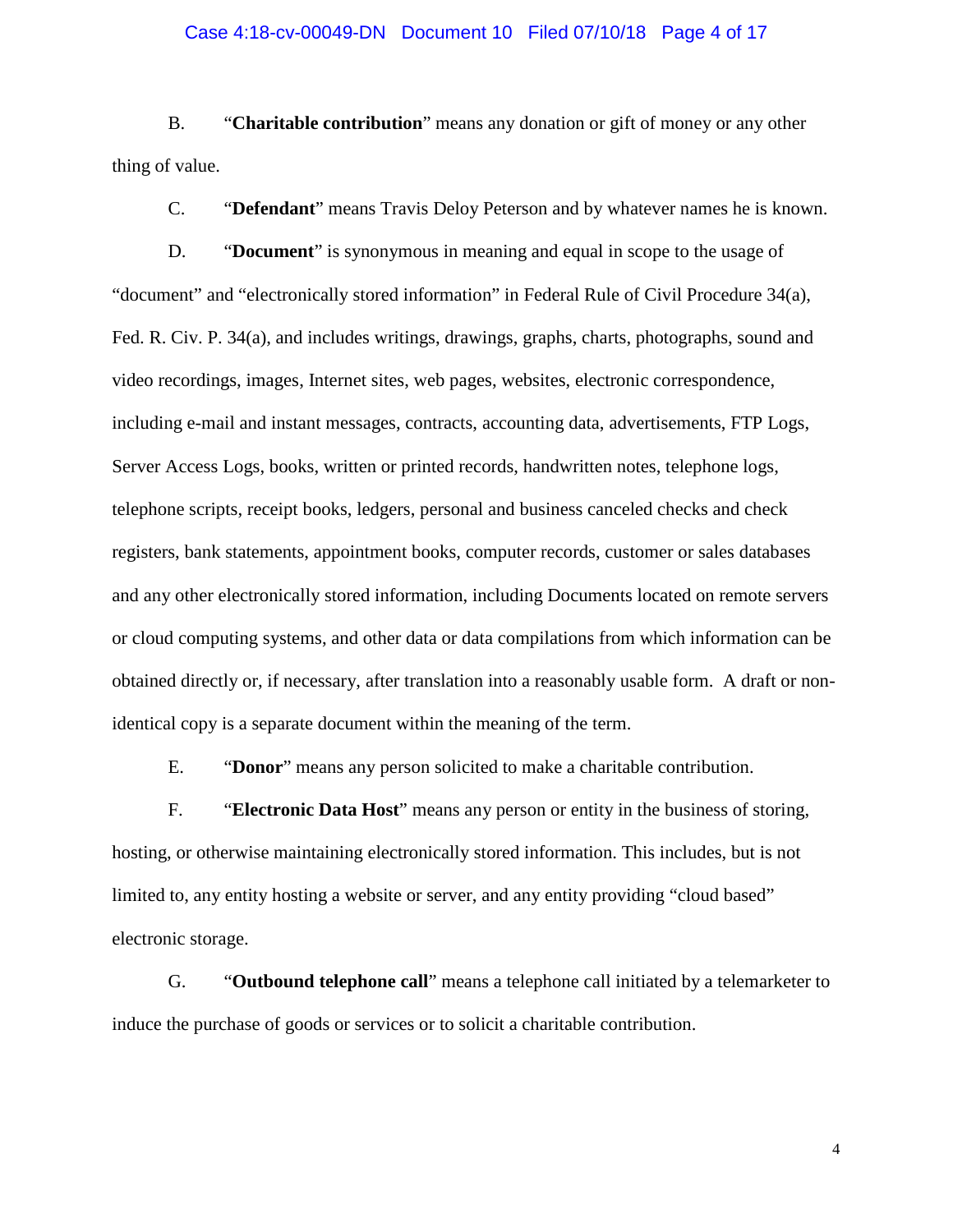#### Case 4:18-cv-00049-DN Document 10 Filed 07/10/18 Page 5 of 17

H. "**Person**" means a natural person, an organization, or other legal entity, including a corporation, partnership, sole proprietorship, limited liability company, association, cooperative, or any other group or combination acting as an entity.

I. "**Telemarketer**" means any person who, in connection with telemarketing, initiates or receives telephone calls to or from a customer or donor.

J. "**Telemarketing**" means a plan, program, or campaign which is conducted to induce the purchase of goods or services or a charitable contribution, by use of one or more telephones.

## **I. PROHIBITED BUSINESS ACTIVITIES**

**IT IS THEREFORE ORDERED** that the Defendant, his officers, agents, employees, and attorneys, and all other persons in active concert or participation with them, who receive actual notice of this Order by personal service or otherwise, whether acting directly or indirectly, in connection with the solicitation of charitable contributions, are temporarily restrained and enjoined from:

A. Misrepresenting or assisting others in misrepresenting, expressly or by implication, any material fact, including, but not limited to:

1. The nature, purpose, or mission of any of the Defendant's corporate entities or fictitious business names on behalf of which a charitable contribution is being requested;

2. That any charitable contribution to any of the Defendant's corporate entities or fictitious business names is tax deductible, in whole or in part; and

3. Any other fact material to donors, such as: the purpose for which any charitable contribution will be used; percentage or amount of any charitable contribution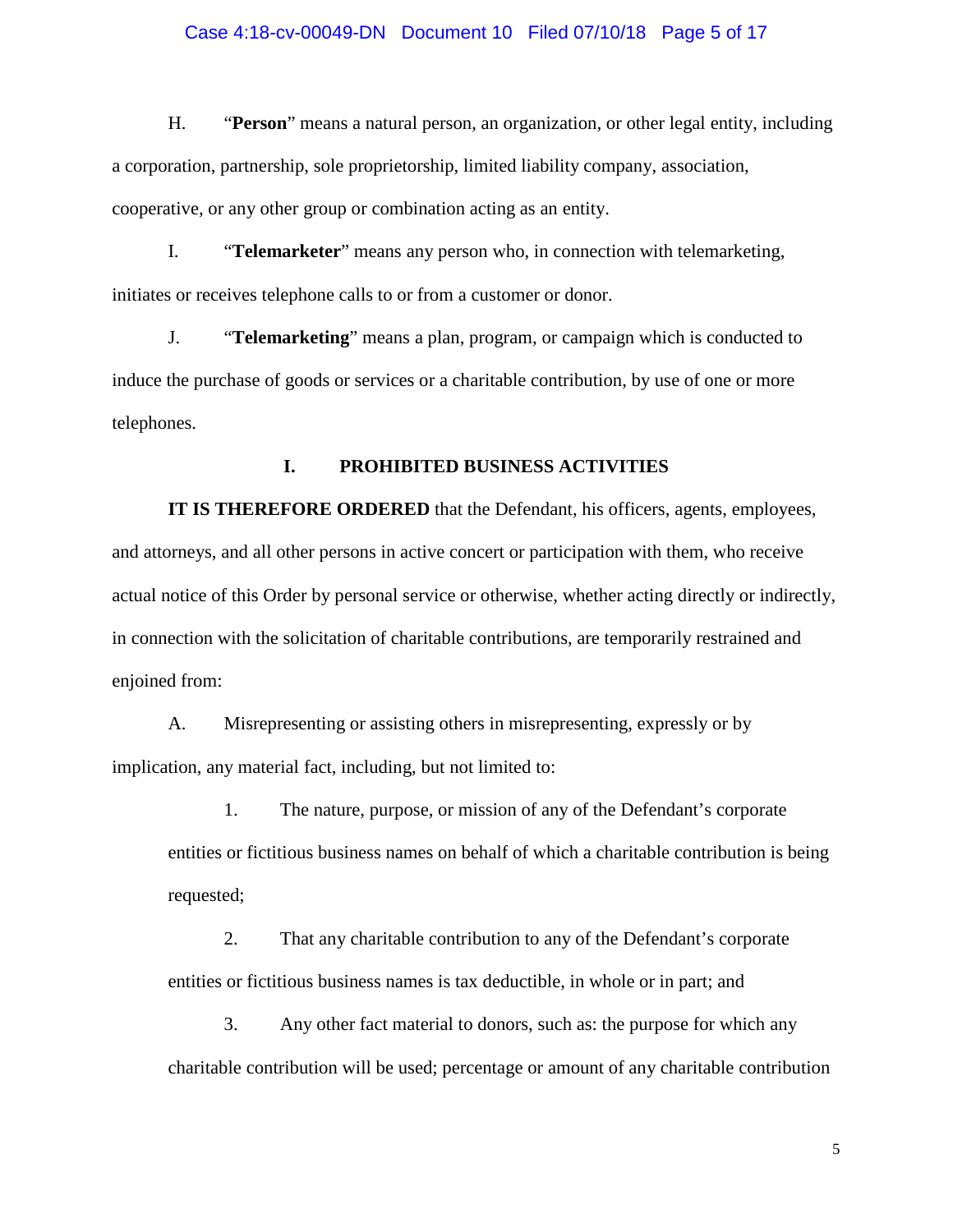that will go to a charitable organization or to any particular charitable program; or any relationship (such as affiliation, endorsement, or sponsorship) between any of the Defendant's entities and any person.

B. Initiating or causing to be initiated any outbound telephone call that delivers a prerecorded message to induce a charitable contribution.

## **II. PROHIBITION ON RELEASE OF CUSTOMER INFORMATION**

**IT IS FURTHER ORDERED** that the Defendant, his officers, agents, employees, and attorneys, and all other persons in active concert or participation with any of them, who receive actual notice of this Order, whether acting directly or indirectly, are hereby temporarily restrained and enjoined from:

A. Selling, renting, leasing, transferring, or otherwise disclosing, the name, address, birth date, telephone number, email address, credit card number, bank account number, Social Security number, or other financial or identifying information of any person that the Defendant obtained in connection with any activity that pertains to the subject matter of this Order; and

B. Benefitting from or using the name, address, birth date, telephone number, email address, credit card number, bank account number, Social Security number, or other financial or identifying information of any person that the Defendant obtained in connection with any activity that pertains to the subject matter of this Order.

Provided, however, that the Defendant may disclose such identifying information to a law enforcement agency, to his attorneys as required for his defense, as required by any law, regulation, or court order, or in any filings, pleadings or discovery in this action in the manner required by the Federal Rules of Civil Procedure and by any protective order in the case.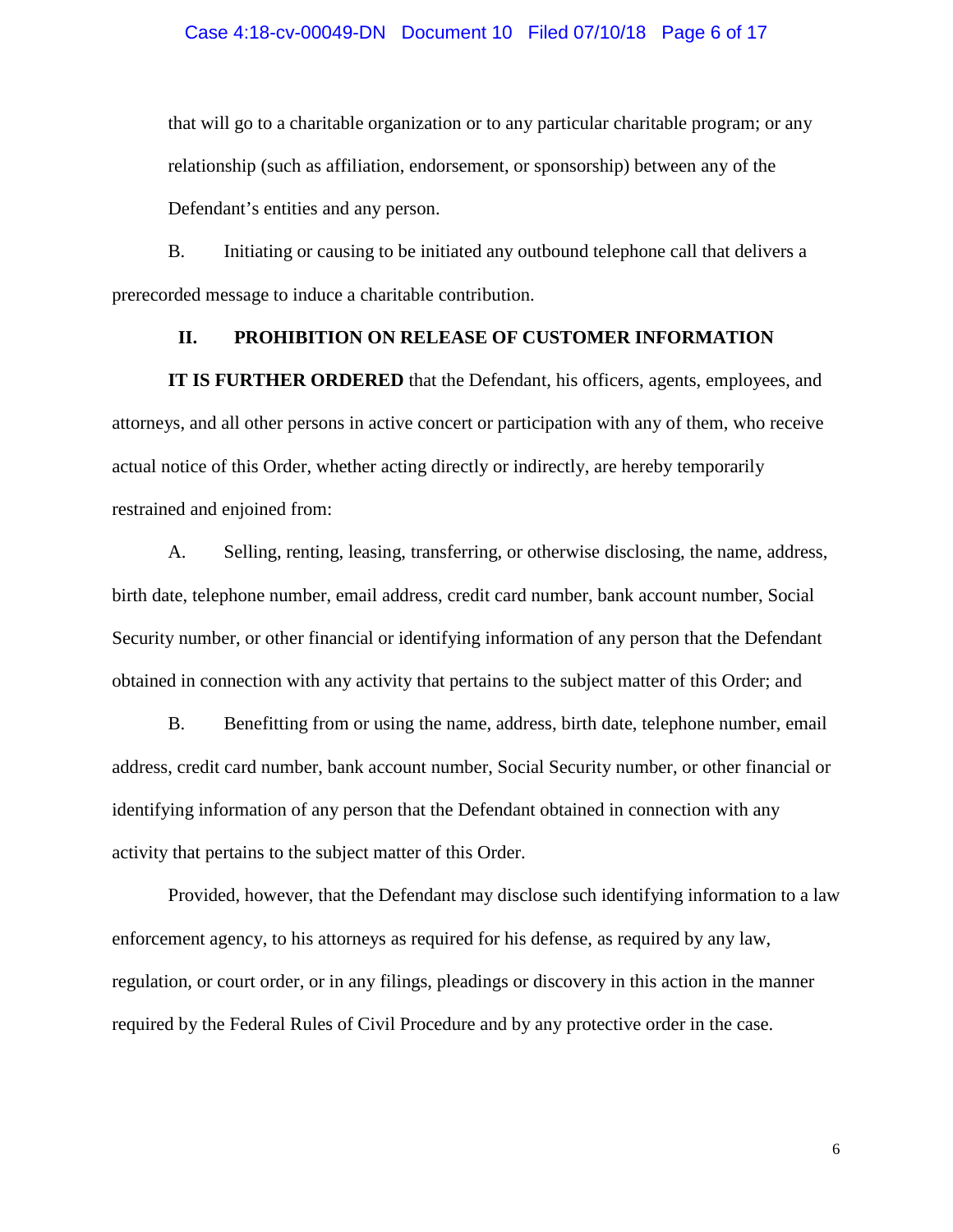#### **III. SUSPENSION OF WEBSITES**

**IT IS FURTHER ORDERED** that any person hosting any webpage or website for the Defendant or providing domain name registration services to or on behalf of the Defendant is hereby temporarily restrained and enjoined from failing to:

A. Immediately take whatever steps may be necessary to ensure that any webpage or website operated, in whole or in part, in connection with the Defendant's solicitation of charitable contributions cannot be accessed by the public;

B. Prevent the destruction or erasure of any webpage or website operated, in whole or in part, in connection with the Defendant's solicitation of charitable contributions, preserving such documents in the format in which they are currently maintained; and

C. Prevent the destruction or erasure of all records relating to the Defendant and provide the records to Plaintiff's counsel within **five (5) days** of receiving a request for the records.

#### **IV. SUSPENSION OF ADVERTISEMENTS**

**IT IS FURTHER ORDERED** that any person providing services for the purpose of advertising, promoting, or otherwise notifying the public (in print, on the Internet, or otherwise) to or on behalf of the Defendant is hereby temporarily restrained and enjoined from failing to:

A. Immediately take whatever steps may be necessary to ensure that any advertisement, promotion, or other public notice published, in whole or in part, in connection with the Defendant's solicitation of charitable contributions cannot be accessed by the public;

B. Prevent the destruction or erasure of any advertisement, promotion, or other public notice published, in whole or in part, in connection with the Defendant's solicitation of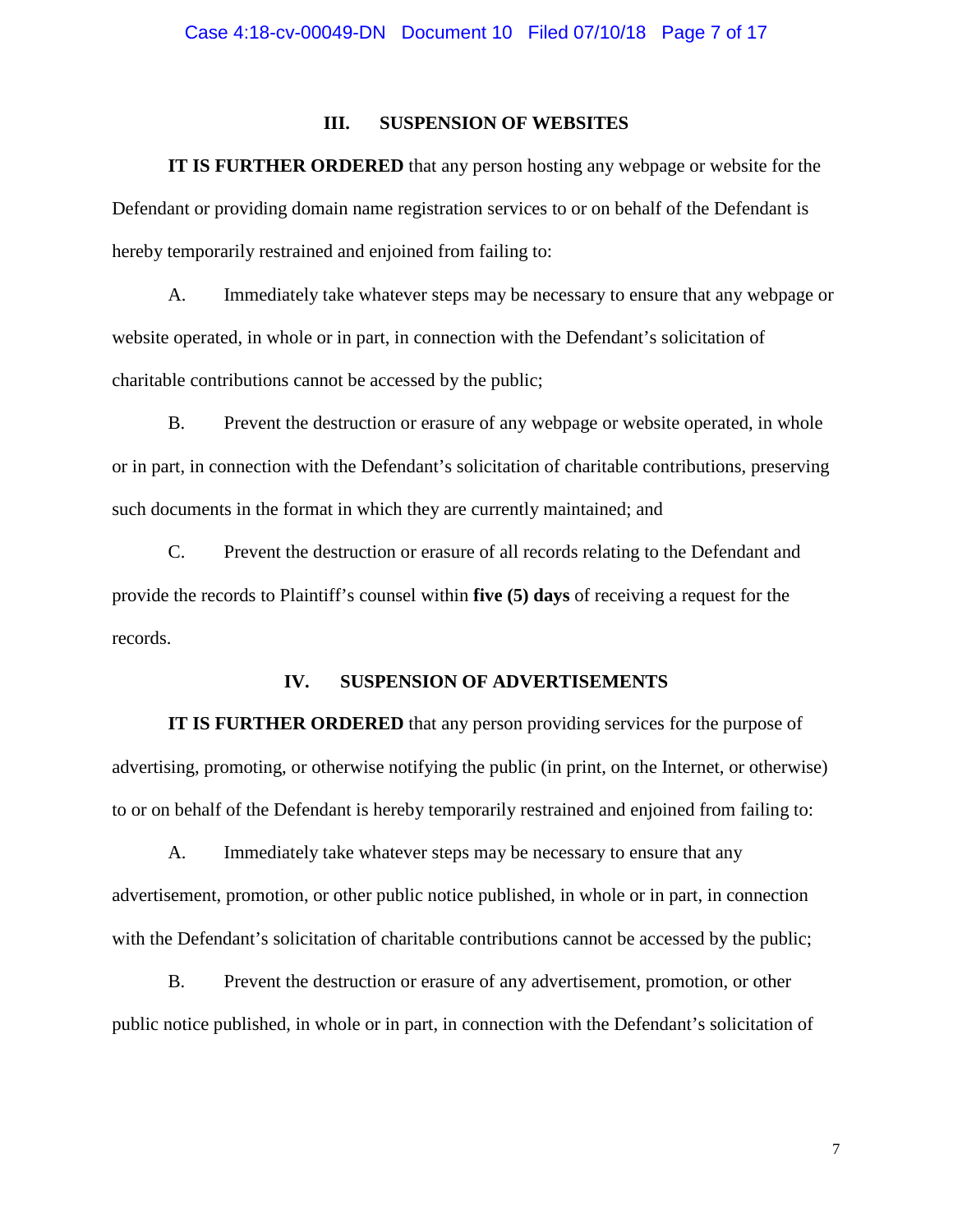#### Case 4:18-cv-00049-DN Document 10 Filed 07/10/18 Page 8 of 17

charitable contributions, preserving such documents in the format in which they are currently maintained; and

C. Prevent the destruction or erasure of all records relating to the Defendant and provide the records to Plaintiff's counsel within **five (5) days** of receiving a request for the records.

## **V. SUSPENSION OF AUCTION SERVICE OR ACCOUNT**

**IT IS FURTHER ORDERED** that any person providing services or accounts for the purpose of auctioning or otherwise selling vehicles, watercraft, or any personal property (on the Internet or otherwise) to or on behalf of the Defendant is hereby temporarily restrained and enjoined from failing to:

A. Immediately take whatever steps may be necessary to ensure that any such service or account used, in whole or in part, in connection with the Defendant's solicitation of charitable contributions is suspended; and

B. Prevent the destruction or erasure of all records relating to the Defendant and provide the records to Plaintiff's counsel within **five (5) days** of receiving a request for the records.

#### **VI. SUSPENSION OF TELEPHONE SERVICES OR PRODUCTS**

**IT IS FURTHER ORDERED** that any person providing telephone services or products, including, but not limited to, Voice Over Internet Protocol and telecommunications services, tollfree forwarding services, and automatic dialing and/or predictive dialing technology, software, or services, to or on behalf of the Defendant is hereby temporarily restrained and enjoined from failing to: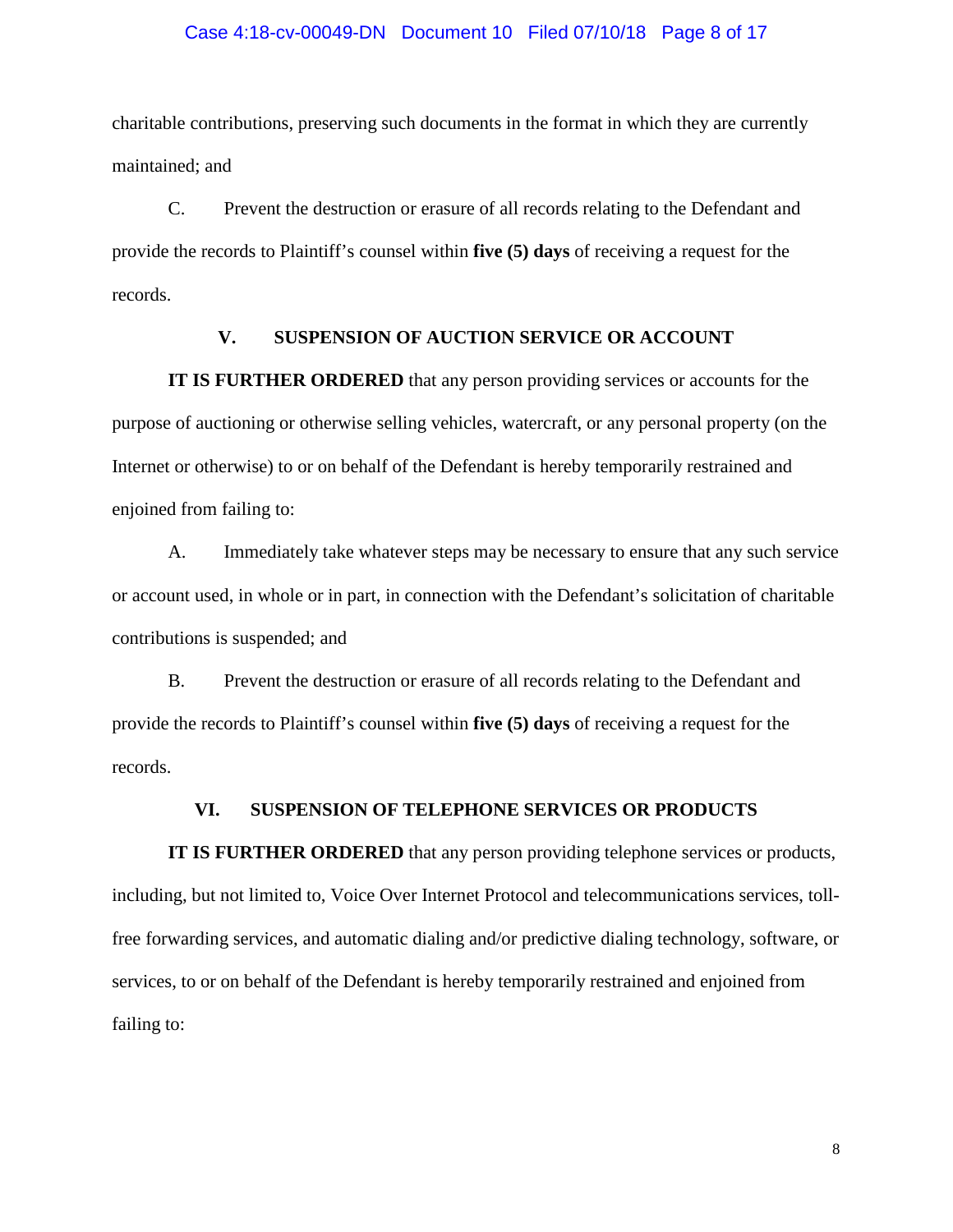#### Case 4:18-cv-00049-DN Document 10 Filed 07/10/18 Page 9 of 17

A. Immediately take whatever steps may be necessary to ensure that any such service or product (including any telephone and fax numbers) used, in whole or in part, in connection with the Defendant's solicitation of charitable contributions is suspended; and

B. Prevent the destruction or erasure of all records relating to the Defendant and provide the records to Plaintiff's counsel within **five (5) days** of receiving a request for the records.

#### **VII. ASSET FREEZE**

**IT IS FURTHER ORDERED** that the Defendant, his officers, agents, employees, and attorneys, and all other persons in active concert or participation with any of them, who receive actual notice of this Order, whether acting directly or indirectly, are hereby temporarily restrained and enjoined from:

A. Transferring, liquidating, converting, encumbering, pledging, loaning, selling, concealing, dissipating, disbursing, assigning, relinquishing, spending, withdrawing, granting a lien or security interest or other interest in, or otherwise disposing of any Assets that are:

- 1. owned or controlled, directly or indirectly, by the Defendant;
- 2. held, in part or in whole, for the benefit of the Defendant;
- 3. in the actual or constructive possession of the Defendant; or
- 4. owned or controlled by, in the actual or constructive possession of, or otherwise held for the benefit of, any corporation, partnership, asset protection trust, or other entity that is directly or indirectly owned, managed or controlled by the Defendant.

B. Opening or causing to be opened any safe deposit boxes, commercial mail boxes, or storage facilities titled in the name of the Defendant or subject to access by the Defendant;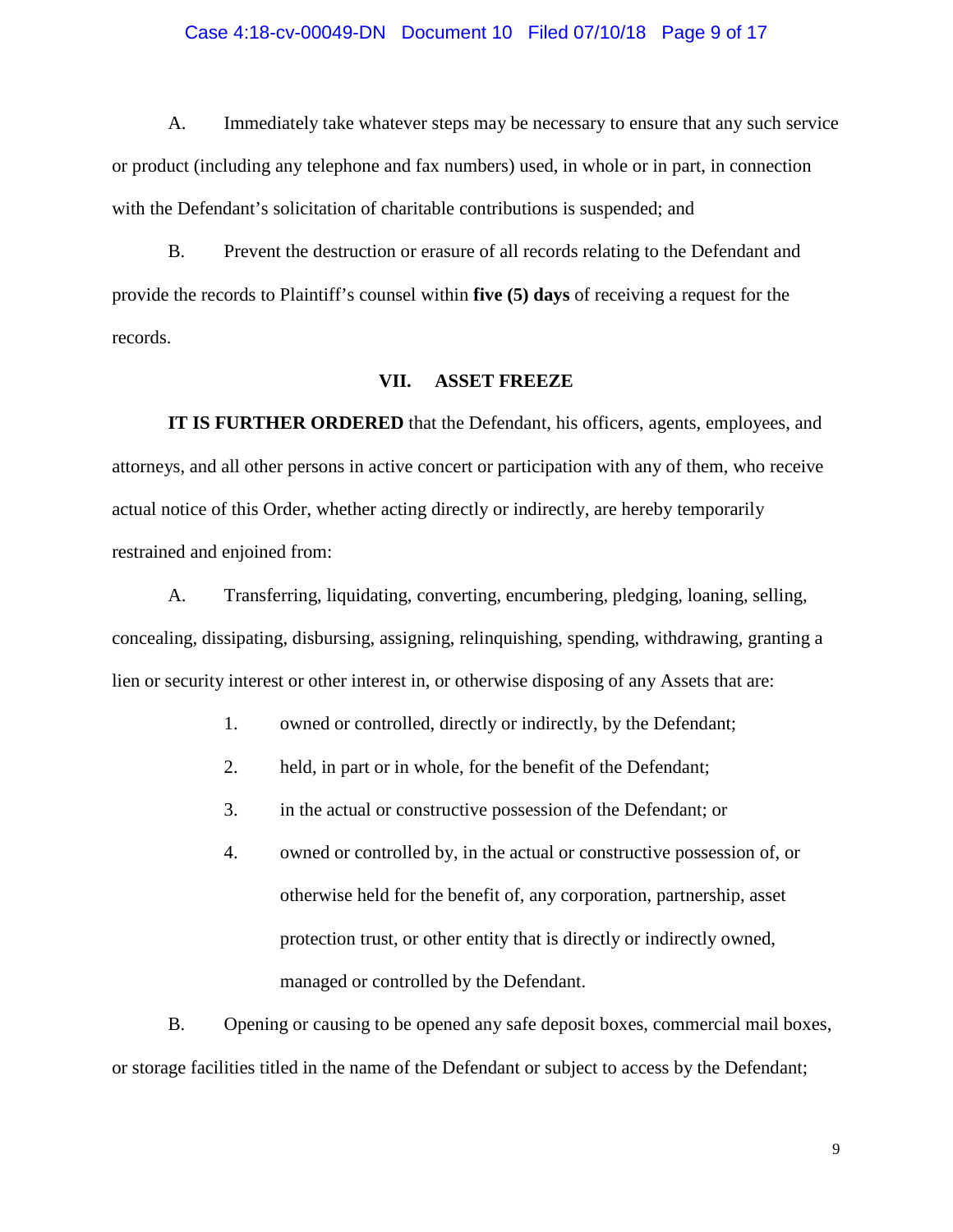#### Case 4:18-cv-00049-DN Document 10 Filed 07/10/18 Page 10 of 17

C. Incurring charges or cash advances on any credit, debit, or ATM card issued in the name, individually or jointly, of any corporation, partnership, or other entity directly or indirectly owned, managed, or controlled by the Defendant or of which the Defendant is an officer, director, member, or manager. This includes any corporate bankcard or corporate credit card account for which the Defendant is, or was on the date that this Order was signed, an authorized signor; or

D. Cashing any checks or depositing any money orders or cash received from consumers, clients, customers, or donors of the Defendant.

The Assets affected by this Section shall include: (1) all Assets of the Defendant as of the time this Order is entered, including, but not limited, to any Assets held in (a) Wells Fargo Bank, N.A. in accounts with numbers ending in XXXXXX3312, XXXXXX8317, and XXXXXX0683; and (b) U.S. Bank, N.A. in an account with number ending in X-XXX-XXXX-2234; and (2) Assets obtained by the Defendant after this Order is entered if those Assets are derived from any activity that is the subject of the Complaint in this matter or that is prohibited by this Order.

#### **VIII. DUTIES OF ASSET HOLDERS AND OTHER THIRD PARTIES**

**IT IS FURTHER ORDERED** that any financial or brokerage institution, Electronic Data Host, credit card processor, payment processor, merchant bank, acquiring bank, independent sales organization, third party processor, payment gateway, insurance company, business entity, or person who receives actual notice of this Order (by service or otherwise) that:

(a) has held, controlled, or maintained custody, through an account or otherwise, of any Document on behalf of the Defendant or any Asset that has been owned or controlled, directly or indirectly, by the Defendant; held, in part or in whole, for the benefit of the Defendant; in the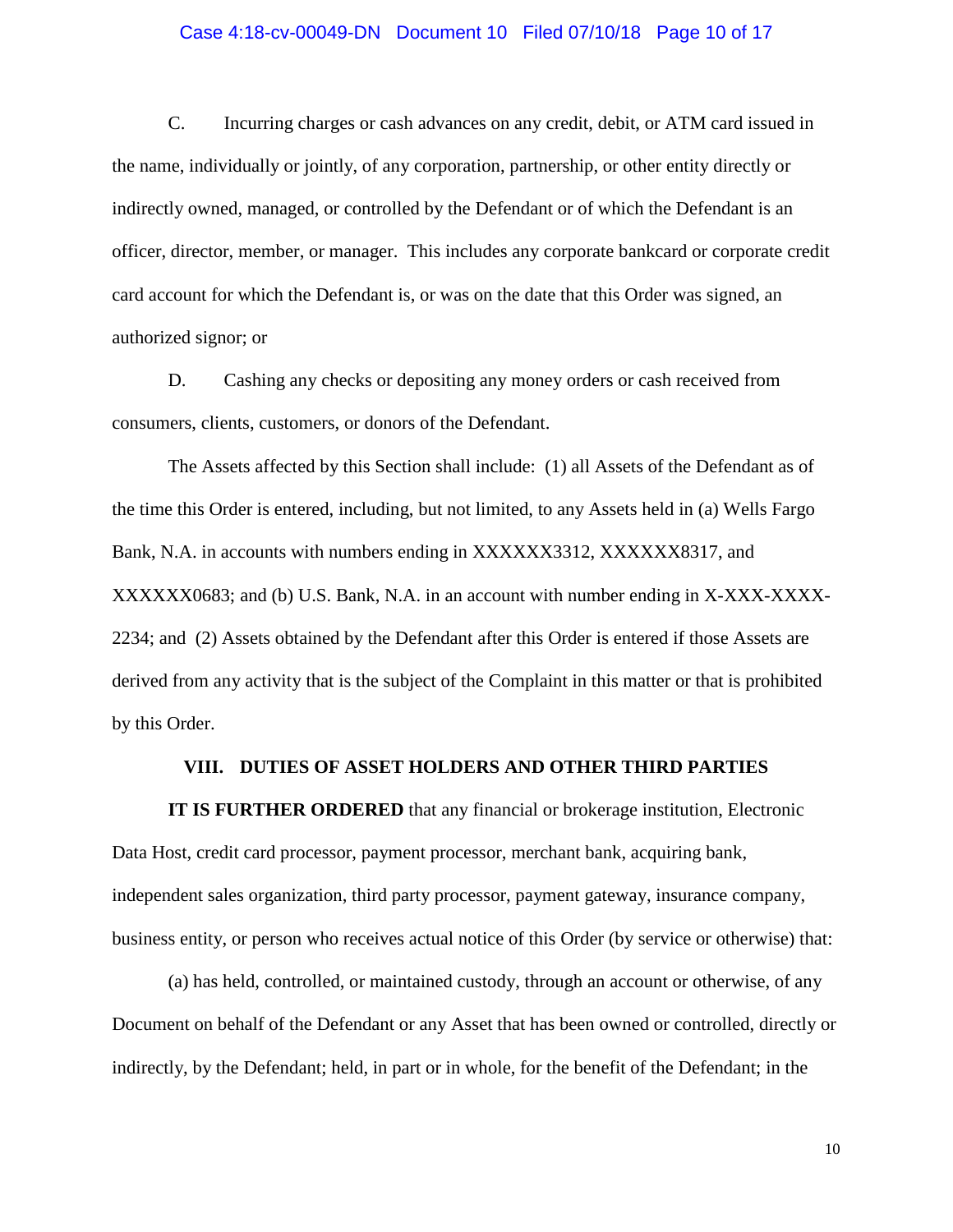#### Case 4:18-cv-00049-DN Document 10 Filed 07/10/18 Page 11 of 17

actual or constructive possession of the Defendant; or owned or controlled by, in the actual or constructive possession of, or otherwise held for the benefit of, any corporation, partnership, asset protection trust, or other entity that is directly or indirectly owned, managed or controlled by the Defendant;

(b) has held, controlled, or maintained custody, through an account or otherwise, of any Document or Asset associated with credits, debits, or charges made on behalf of the Defendant, including reserve funds held by payment processors, credit card processors, merchant banks, acquiring banks, independent sales organizations, third party processors, payment gateways, insurance companies, or other entities; or

(c) has extended credit to the Defendant, including through a credit card account, shall:

A. Hold, preserve, and retain within its control and prohibit the withdrawal, removal, alteration, assignment, transfer, pledge, encumbrance, disbursement, dissipation, relinquishment, conversion, sale, or other disposal of any such Document or Asset, as well as all Documents or other property related to such Assets, except by further order of this Court; provided, however, that this provision does not prohibit the Defendant from incurring charges on a personal credit card established prior to entry of this Order, up to the pre-existing credit limit;

B. Deny any person access to any safe deposit box, commercial mail box, or storage facility that is titled in the name of the Defendant, either individually or jointly, or otherwise subject to access by the Defendant;

C. Provide Plaintiff's counsel, within **three (3) days** of receiving a copy of this Order, a sworn statement setting forth, for each Asset or account covered by this Section:

1. The identification number of each such account or Asset;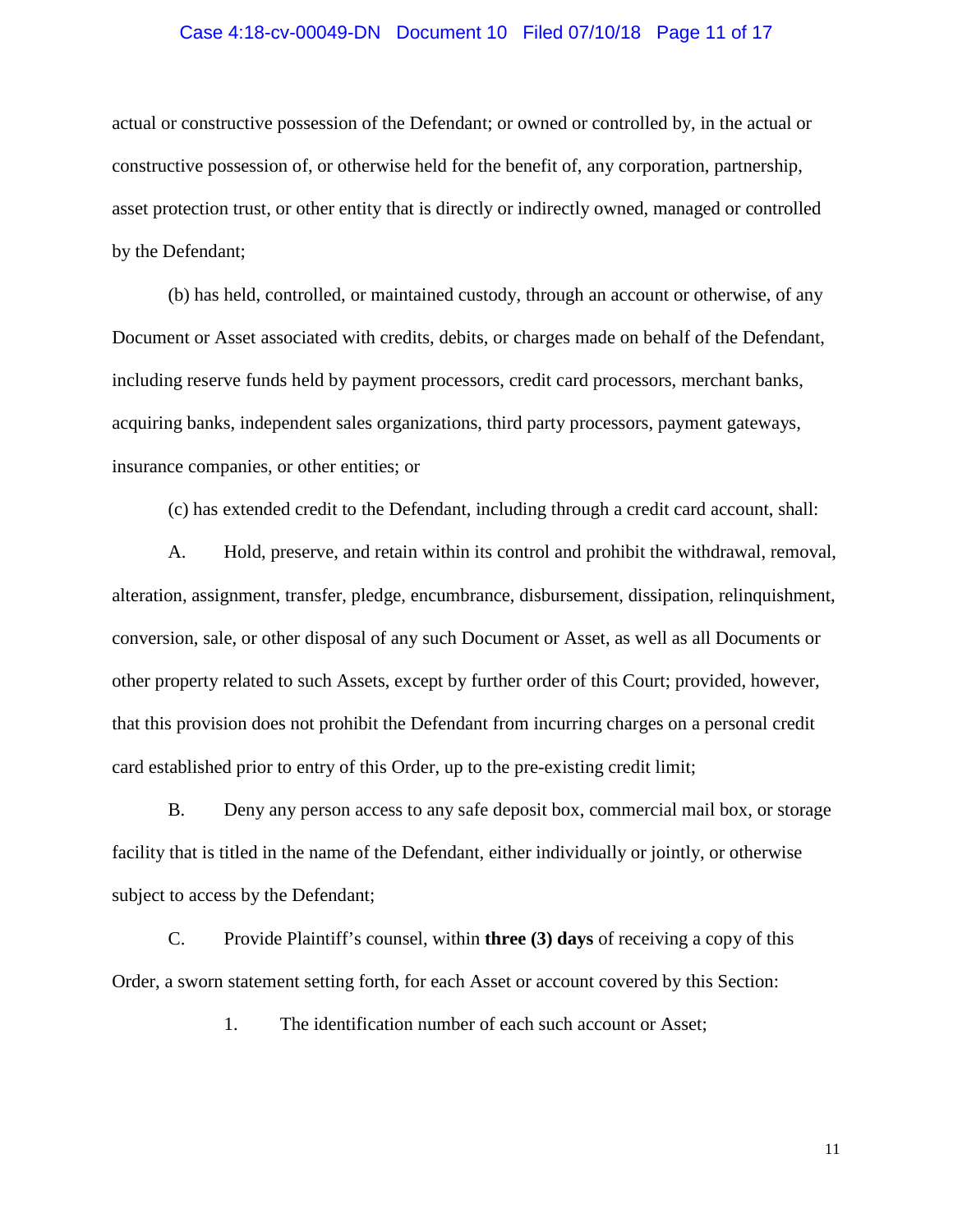- 2. The balance of each such account, or a description of the nature and value of each such Asset as of the close of business on the day on which this Order is served, and, if the account or other Asset has been closed or removed, the date closed or removed, the total funds removed in order to close the account, and the name of the person or entity to whom such account or other Asset was remitted; and
- 3. The identification of any safe deposit box, commercial mail box, or storage facility that is either titled in the name, individually or jointly, of the Defendant, or is otherwise subject to access by the Defendant; and

D. Upon the request of Plaintiff's counsel, promptly provide Plaintiff's counsel with copies of all records or other Documents pertaining to any account covered by this Section or Asset, including originals or copies of account applications, account statements, signature cards, checks, drafts, deposit tickets, transfers to and from the accounts, including wire transfers and wire transfer instructions, all other debit and credit instruments or slips, currency transaction reports, 1099 forms, and all logs and records pertaining to safe deposit boxes, commercial mail boxes, and storage facilities.

#### **IX. FINANCIAL DISCLOSURES**

**IT IS FURTHER ORDERED** that the Defendant, within **five (5) days** of service of this Order upon him, shall prepare and deliver to Plaintiff's counsel completed financial statements on the form attached to this Order as **Attachment A** (Financial Statement of Individual Defendant).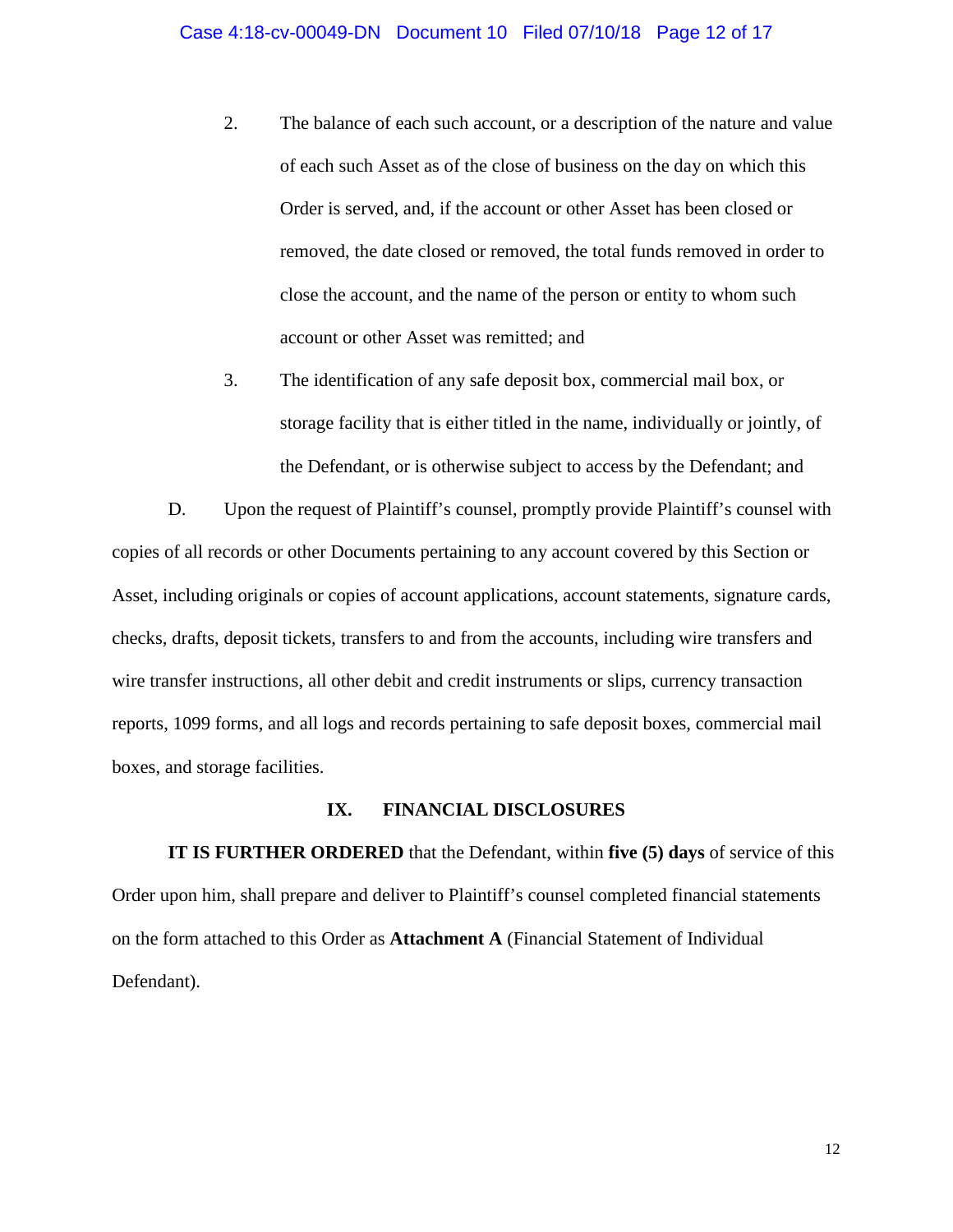## **X. CONSUMER CREDIT REPORTS**

## **IT IS FURTHER ORDERED** that Plaintiff may obtain credit reports concerning the

Defendant pursuant to Section  $604(a)(1)$  of the Fair Credit Reporting Act, 15 U.S.C. 1681b(a)(1), and that, upon written request, any credit reporting agency from which such reports are requested shall provide them to Plaintiff.

## **XI. PRESERVATION OF RECORDS**

**IT IS FURTHER ORDERED** that the Defendant, his officers, agents, employees, and attorneys, and all other persons in active concert or participation with any of them, who receive actual notice of this Order, whether acting directly or indirectly, are hereby temporarily restrained and enjoined from:

A. Destroying, erasing, falsifying, writing over, mutilating, concealing, altering, transferring, or otherwise disposing of, in any manner, directly or indirectly, Documents that relate to: (1) the business, business practices, Assets, or business or personal finances of the Defendant; (2) the business practices or finances of entities directly or indirectly under the control of the Defendant; or (3) the business practices or finances of entities directly or indirectly under common control with the Defendant; and

B. Failing to create and maintain Documents that, in reasonable detail, accurately, fairly, and completely reflect the Defendant's incomes, disbursements, transactions, and use of the Defendant's Assets.

## **XII. DISTRIBUTION OF ORDER BY DEFENDANT**

**IT IS FURTHER ORDERED** that the Defendant shall immediately provide a copy of this Order to each affiliate, telemarketer, marketer, sales entity, successor, assign, member, officer, director, employee, agent, independent contractor, client, attorney, spouse, subsidiary, division, and representative of the Defendant, and shall, within fourteen (14) days from the date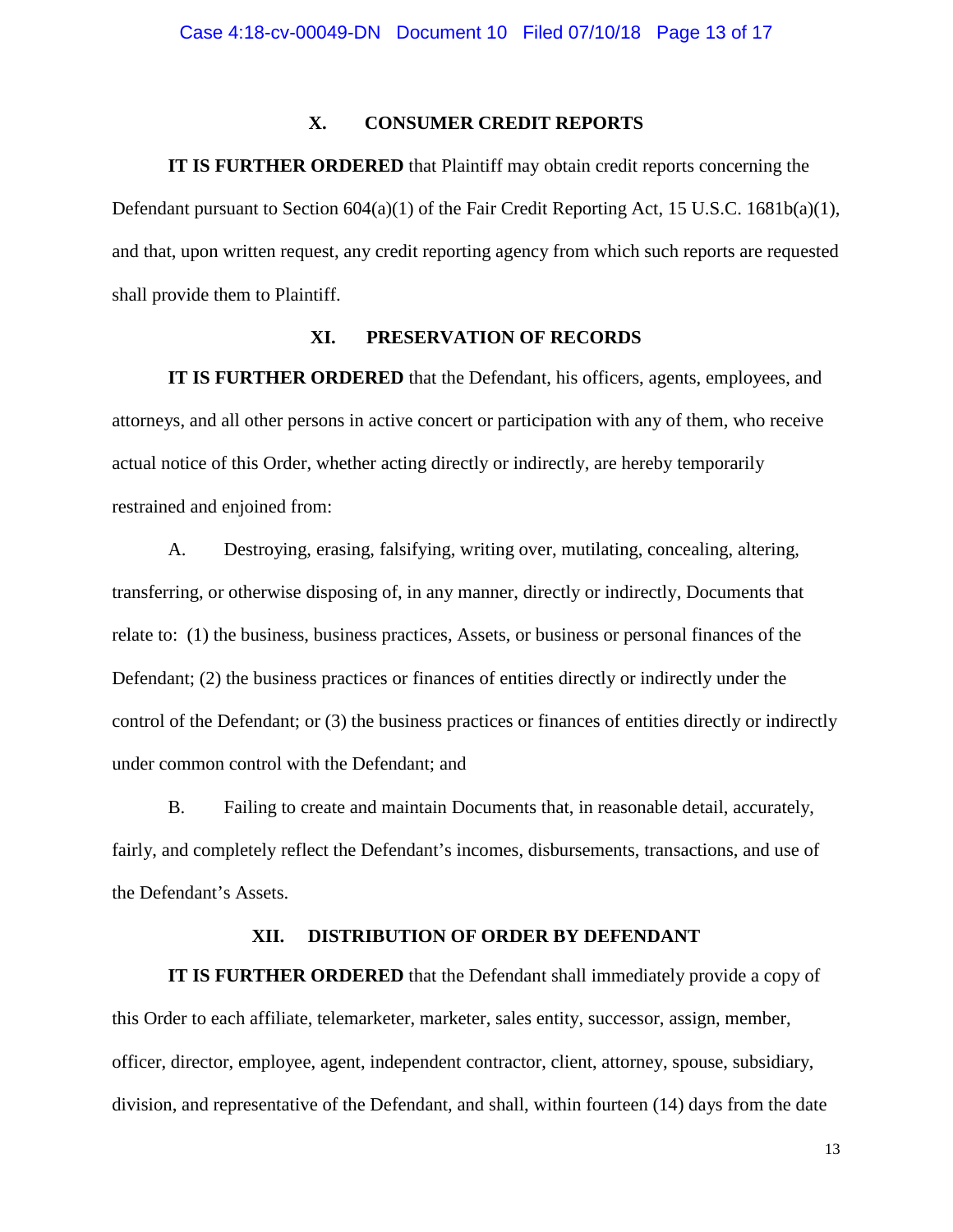#### Case 4:18-cv-00049-DN Document 10 Filed 07/10/18 Page 14 of 17

of entry of this Order, and provide Plaintiff with a sworn statement that this provision of the Order has been satisfied, which statement shall include the names, physical addresses, phone number, and email addresses of each such person or entity who received a copy of the Order. Furthermore, the Defendant shall not take any action that would encourage officers, agents, members, directors, employees, salespersons, independent contractors, attorneys, subsidiaries, affiliates, successors, assigns or other persons or entities in active concert or participation with them to disregard this Order or believe that they are not bound by its provisions.

## **XIII. SERVICE OF THIS ORDER**

**IT IS FURTHER ORDERED** that this Order must be served upon the Defendant in the manner provided in Rule 4(c) of the Federal Rules of Civil Procedure. Copies of this Order as well as the Motion for Temporary Restraining Order and all other pleadings, Documents, and exhibits filed contemporaneously with that Motion (other than the complaint and summons), may be served by any means, including facsimile transmission, electronic mail or other electronic messaging, personal or overnight delivery, U.S. Mail or FedEx, by agents and employees of Plaintiff, by any law enforcement agency, or by private process server, upon the Defendant or any person (including any financial institution) that may have possession, custody, or control of any Asset or Document of the Defendant, or that may be subject to any provision of this Order pursuant to Rule 65(d)(2) of the Federal Rules of Civil Procedure. For purposes of this Section, service upon any branch, subsidiary, affiliate, or office of any entity shall effect service upon the entire entity.

## **XIV. CORRESPONDENCE AND SERVICE ON PLAINTIFF**

**IT IS FURTHER ORDERED** that, for the purpose of this Order, all correspondence and service of pleadings on Plaintiff shall be addressed to: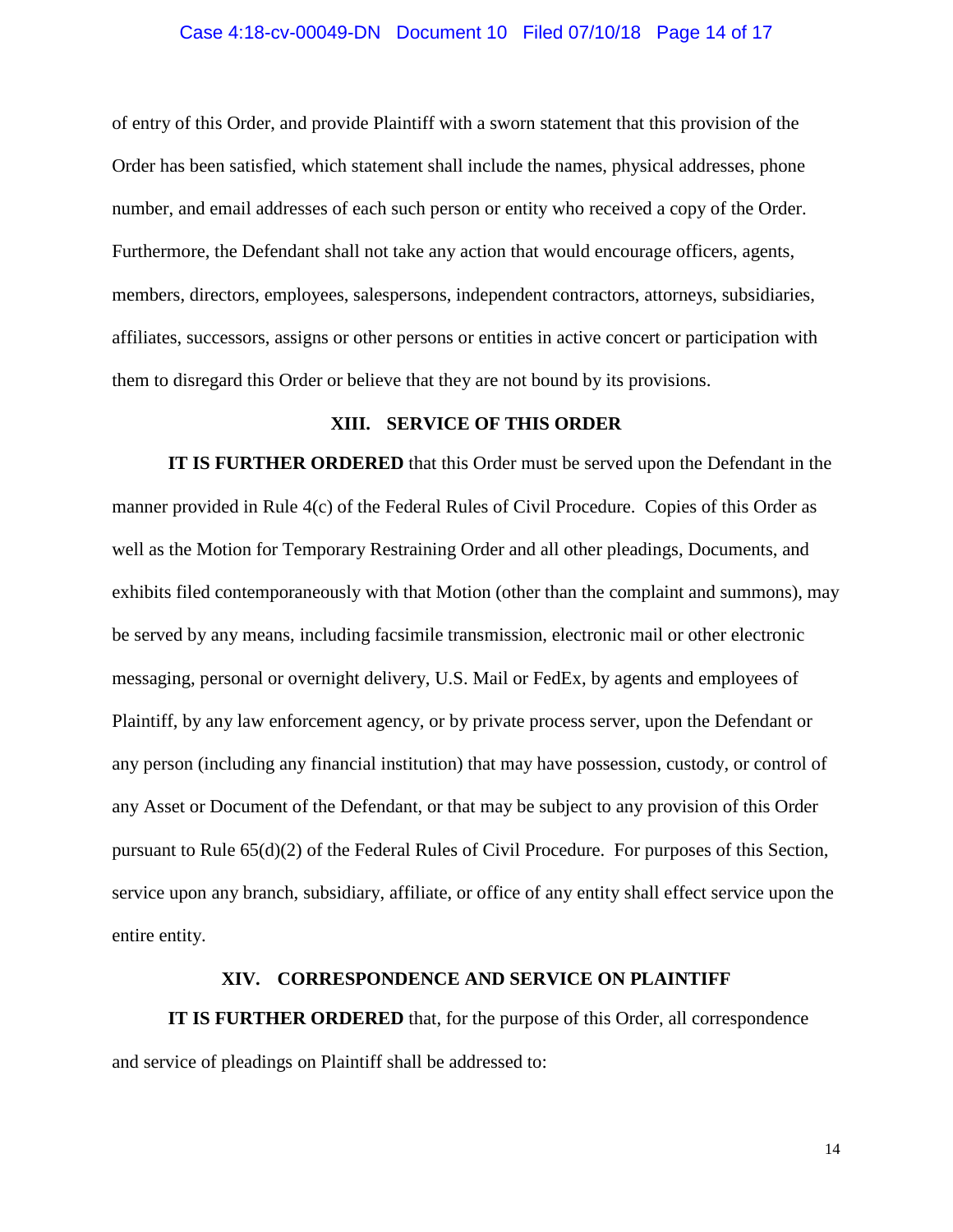Fil M. de Banate Adrienne M. Jenkins FEDERAL TRADE COMMISSION 1111 Superior Avenue East, Suite 200 Cleveland, Ohio 44114 fdebanate@ftc.gov; ajenkins@ftc.gov

## **XV. PRELIMINARY INJUNCTION HEARING**

**IT IS FURTHER ORDERED** that, pursuant to Fed. R. Civ. P. 65(b), Defendant shall appear before this Court on **Monday the 23rd day of July, 2018 at 8:30 a.m. (MDT)**, at the

## **United States Courthouse, 351 South West Temple, Salt Lake City, Utah 84101 in**

**Courtroom 3.100** to show cause, if there is any, why this Court should not enter a preliminary injunction, pending final ruling on the Complaint against the Defendant, enjoining the violations of the law alleged in the Complaint, continuing the freeze of Assets, and imposing such additional relief as may be appropriate.

# **XVI. BRIEFS AND AFFIDAVITS CONCERNING PRELIMINARY INJUNCTION IT IS FURTHER ORDERED** that:

A. The Defendant shall file with the Court and serve on Plaintiff's counsel any responsive pleadings, affidavits, motions, expert reports or declarations, or legal memoranda no later than **Wednesday, July 18**, **2018**. Plaintiff may file a reply or supplemental pleadings, materials, affidavits, or memoranda with the Court and serve the same on the Defendant or the Defendant's counsel no later than **Friday, July 20, 2018 at 2:00 p.m. (MDT)**.

B. The parties must serve any filings or pleadings concerning preliminary injunction by personal or overnight delivery, or by email, to be received by the other party or parties no later than **4:00 p.m. (MDT)** on the applicable dates set forth in subsection A above.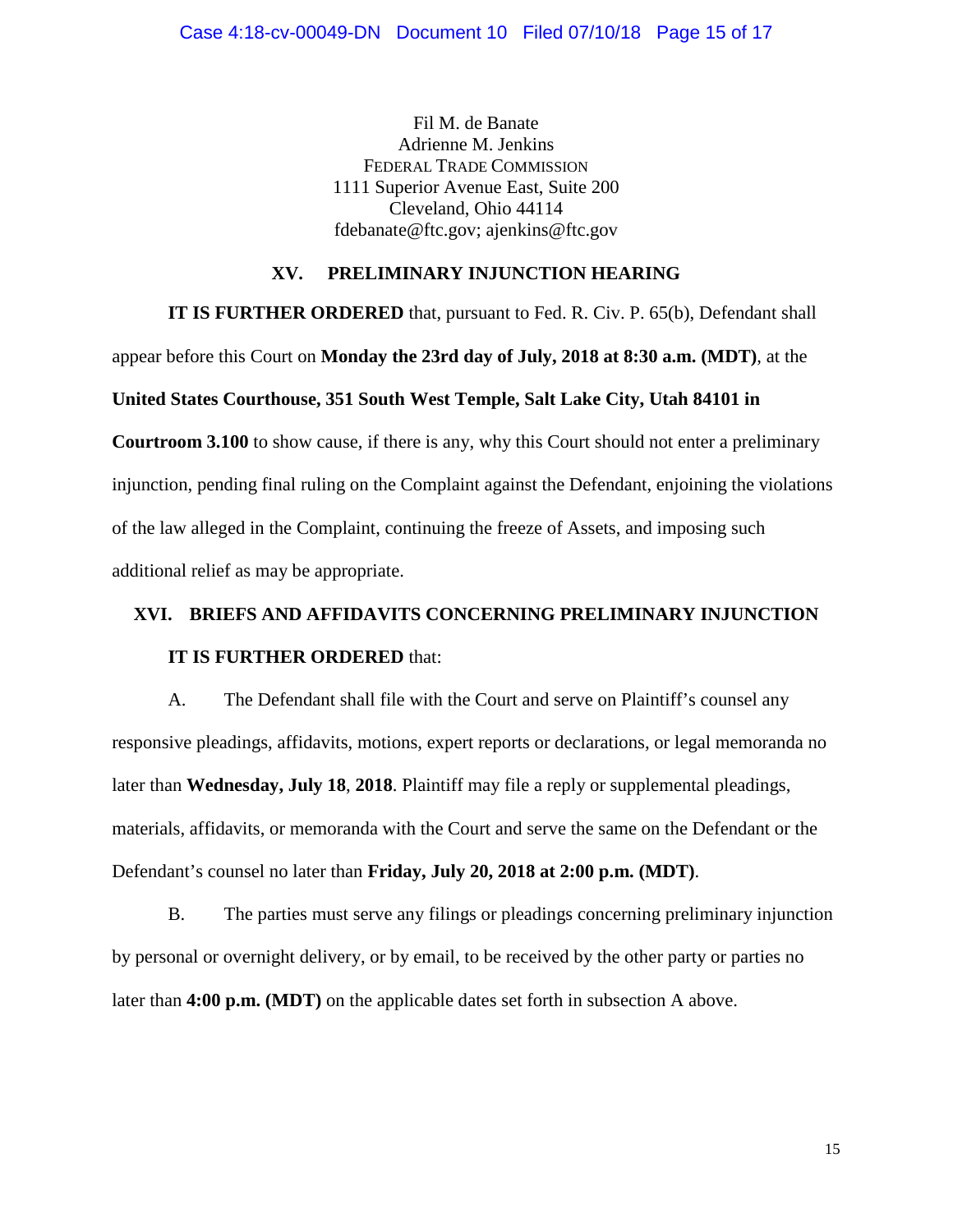## **XVII. DURATION OF THE ORDER**

**IT IS FURTHER ORDERED** that this Order shall expire fourteen (14) days from the

date of entry noted below, unless within such time, the Order is extended for an additional period pursuant to Fed. R. Civ. P. 65(b)(2).

## **XVIII.RETENTION OF JURISDICTION**

**IT IS FURTHER ORDERED** that this Court shall retain jurisdiction of this matter for

all purposes.

Dated July 10, 2018.

BY THE COURT:  $\frac{1}{2}$ 

David Nuffer United States District Judge